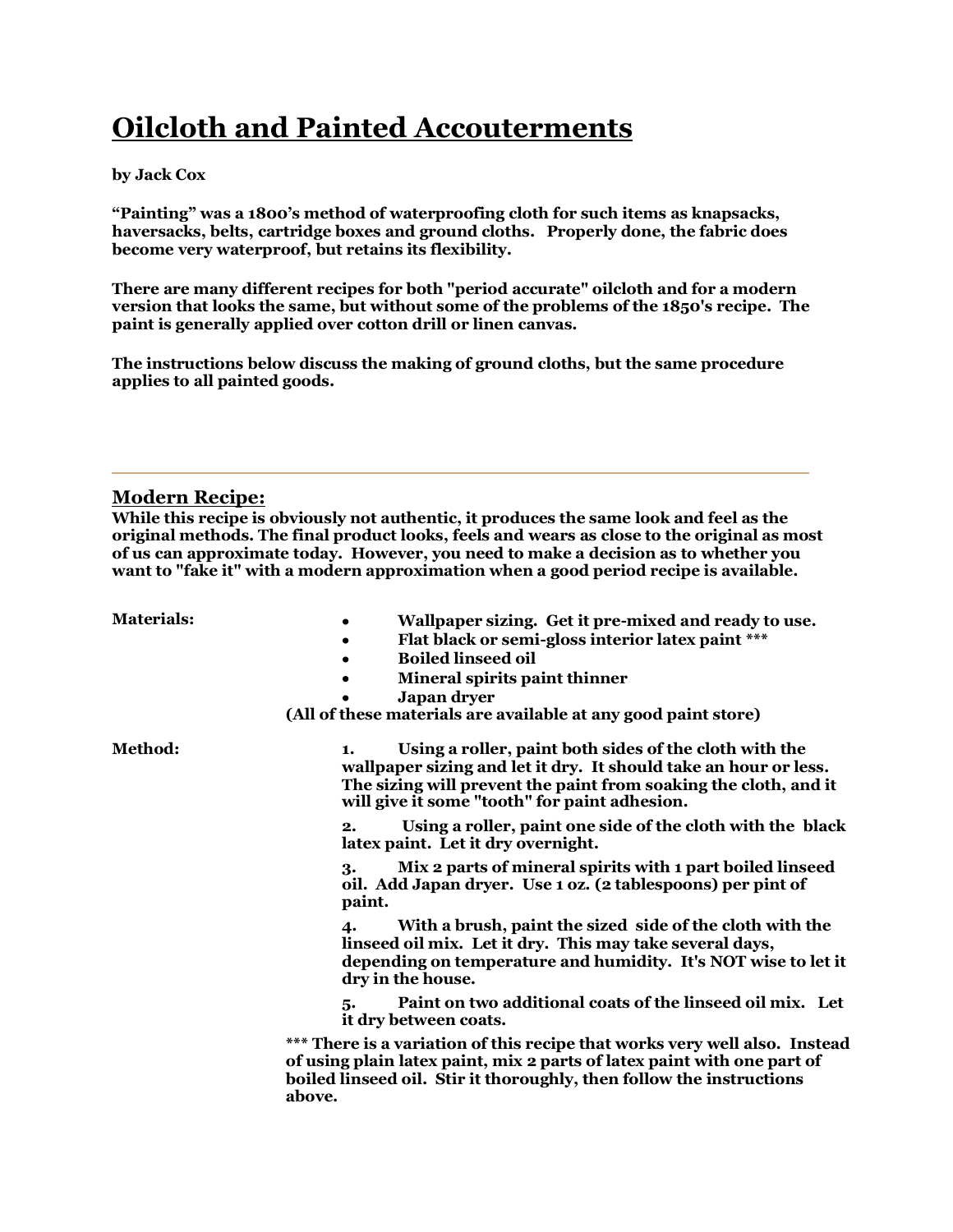# **Period Recipe:**

**This recipe is an approximation, since the original recipe specified "litharge," or lead monoxide (PbO) which is extremely poisonous.**

**Bright Idea: Leave out the lampblack, and you have a recipe for a nice civilian waterproof cloth.**

**I strongly recommend this recipe because it is about as authentic as you can get without putting life and limb in danger.**

- **Materials: CONFIDENT: Boiled linseed oil** 
	- **Mineral spirits paint thinner (or turpentine)**  $\bullet$
	- **Lampblack (comes in tubes or dry powder)**  $\bullet$
	- **Japan dryer**
	- **Corn starch**

**Method: 1. Make a sizing by boiling about a quart of water and adding cornstarch mixed in cold water until the mixture becomes a little syrupy.** 

> **2. Paint the cloth with the cornstarch sizing and let dry.**

**3. Mix one part of boiled linseed oil with one part of mineral spirits. Add lamp black until the paint is a very opaque black. Add one oz. (2 tbsp) of Japan dryer per pint.** 

**4. With a brush, paint the cloth with the blackened linseed oil and let dry. This can take several days.** 

**5. Mix one part of boiled linseed oil with two parts of mineral spirits. Add one oz. of Japan dryer per pint.** 

**6. With a brush, paint the cloth with the clear linseed oil mixture and let it dry. This can also take several days. Two coats of this mixture should give the results you want.** 

**(You can omit the cornstarch sizing if you want, but the oil-based paint will pretty much soak the cloth.)**

#### N

### **Confederate Ordnance Manual Recipe:**

**There is a recipe from the 1863 Confederate Ordinance manual which I have not tried. Use at your own risk.**

- **Materials: 28 Parts lampblack**
	- **1 Part Japan varnish**  $\bullet$
	- **73 Parts boiled Linseed oil**  $\bullet$
	- $\bullet$ **1 Part spirits of turpentine**
	- **1 Part litharge (substitute Japan Dryer for this.** $\bullet$